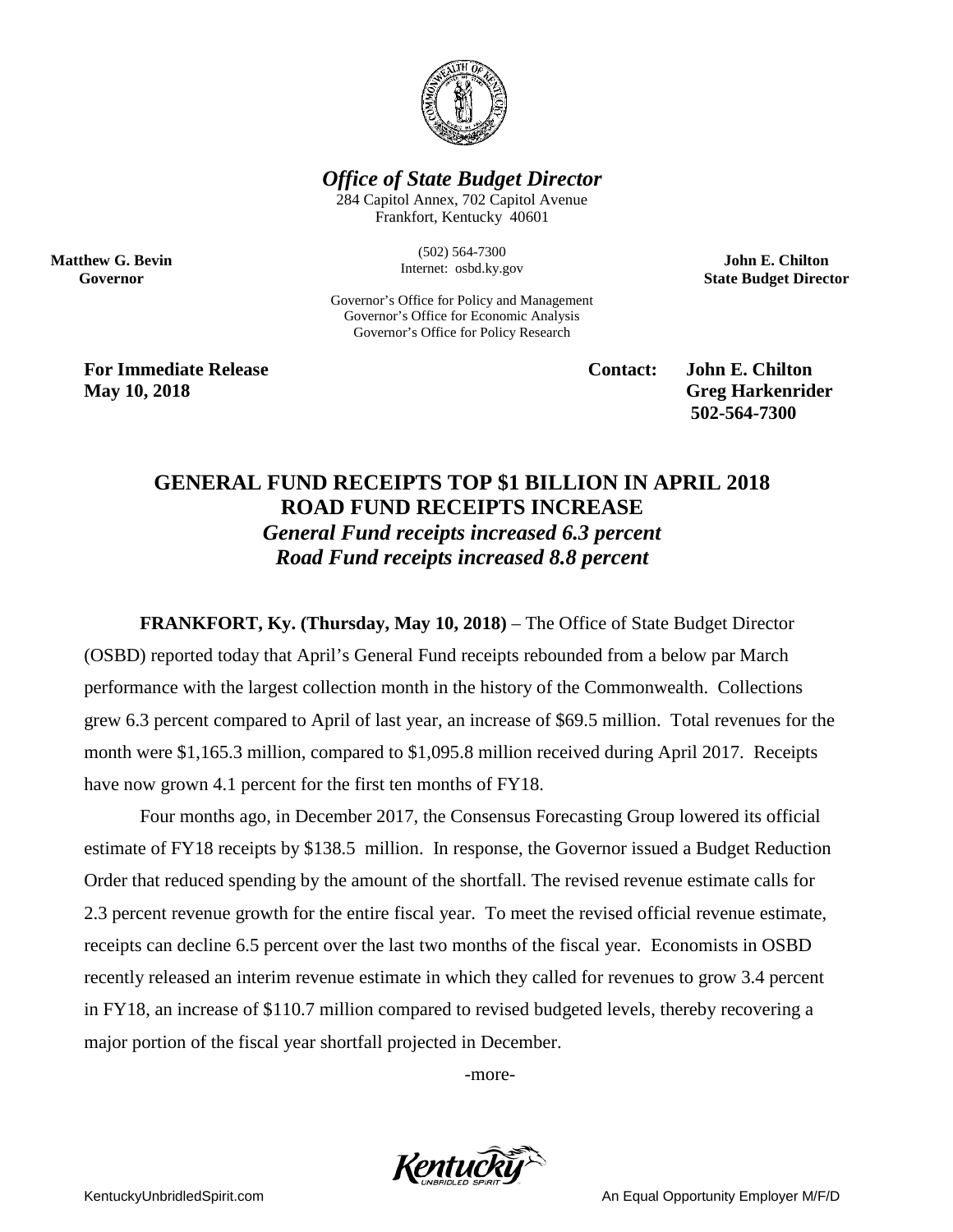State Budget Director John Chilton noted that while April saw a large increase in receipts, those gains could easily evaporate over the final two months of the fiscal year. "Almost all of the increase in April tax collections came from the income taxes, corporation and individual. These accounts have historically exhibited significant fluctuations during the final quarter of the fiscal year, and the volatility this year will be amplified due to the recently enacted federal and state tax law changes. Even though receipts are in a strong position relative to levels in the revenue estimates, changes to the withholding tables could potentially erode some of the year-to-date gains. Additionally, after seven months of solid growth, sales tax collections registered tepid growth of 0.3 percent in April. In summary, we are very pleased with April collections and cautiously optimistic about the path of revenue growth for the remainder of FY18 and beyond."

Among the major accounts:

- Sales and use tax receipts increased 0.3 percent for the month after growing in excess of 3 percent in each of the past seven months. Year-to-date collections have grown 3.1 percent.
- Corporation income tax receipts rose 61.1 percent in April and have increased 12.3 percent for the year. Both declarations and net returns receipts increased significantly in April.
- Individual income tax collections grew 4.7 percent in April and have grown 5.1 percent though the first ten months of FY18. Withholding receipts, while strong on a year-todate basis, fell 3.8 percent in April. The remaining accounts, declarations, net returns and fiduciary, all increased for the month.
- Property tax collections rose 7.5 percent and are up 3.9 percent year-to-date.
- Cigarette tax receipts declined 14.1 percent in April and have fallen 5.6 percent year-todate.
- Coal severance tax receipts fell 11.8 percent and are down 11.0 percent year-to-date.

Road Fund receipts grew 8.8 percent in April on the strength of motor vehicle license collections. Revenue totaled \$134.9 million for the month, \$11.0 million more than last year. Yearto-date collection now stand at 0.1 percent. The official Road Fund revenue estimate call for revenues to decline 0.3 percent for the fiscal year. Based on year-to-date tax collections, revenues can fall 2.4 percent for the remainder of the year to meet the estimate. The recently released interim revenue estimate calls for Road Fund revenues to end the year at -0.8 percent, or \$7.9 million below budgeted levels. Among the accounts, motor fuel revenue fell 0.4 percent, motor vehicle usage tax collections rose 3.6 percent and license and privilege receipts increased 42.6 percent.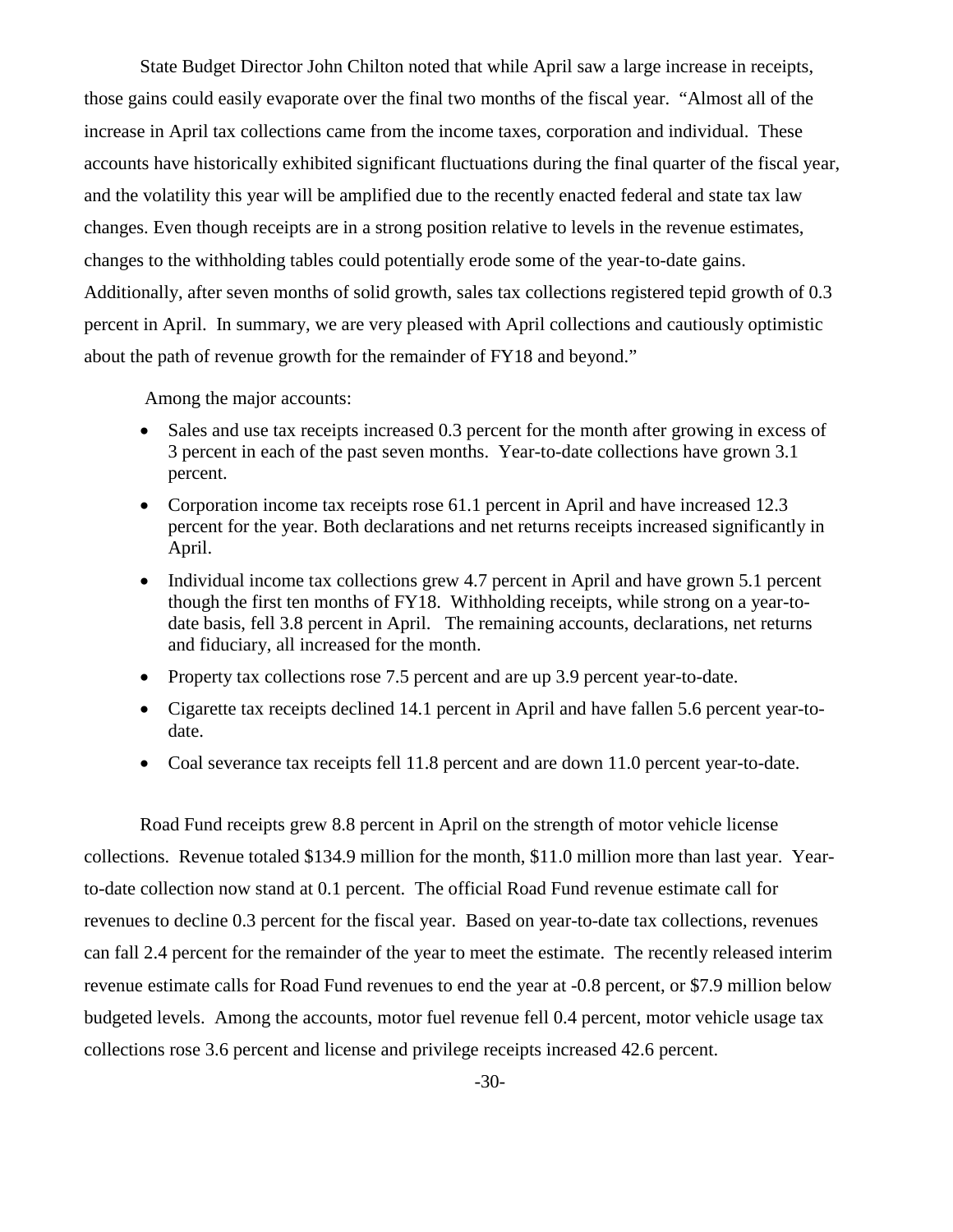Volume 56 Number 10

## KENTUCKY STATE GOVERNMENT REVENUE 1. GENERAL FUND REVENUE

|                                            | <b>APRIL</b>    | <b>APRIL</b>    |          | <b>JULY THROUGH APRIL</b> |                 |              |
|--------------------------------------------|-----------------|-----------------|----------|---------------------------|-----------------|--------------|
|                                            | 2018            | 2017            | % Change | <b>FY 2018</b>            | FY 2017         | % Change     |
| <b>TOTAL GENERAL FUND</b>                  | \$1,165,316,286 | \$1,095,786,656 | 6.3%     | \$9,055,675,317           | \$8,699,841,141 | 4.1%         |
| <b>Tax Receipts</b>                        | \$1,140,696,366 | \$1,079,116,760 | 5.7%     | \$8,779,402,066           | \$8,428,050,099 | 4.2%         |
| Sales and Gross Receipts                   | \$359,722,364   | \$362,576,927   | $-0.8\%$ | \$3,464,548,958           | \$3,374,476,305 | 2.7%         |
| <b>Beer Consumption</b>                    | 527,136         | 539,520         | $-2.3\%$ | 5,038,040                 | 5,144,560       | -2.1%        |
| <b>Beer Wholesale</b>                      | 4,808,144       | 5,138,415       | $-6.4%$  | 48,397,608                | 49,268,427      | $-1.8%$      |
| Cigarette                                  | 15,590,256      | 18, 157, 151    | $-14.1%$ | 171,166,432               | 181,405,454     | $-5.6%$      |
| <b>Distilled Spirits Case Sales</b>        | 13,798          | 13,275          | 3.9%     | 128,594                   | 128,463         | 0.1%         |
| <b>Distilled Spirits Consumption</b>       | 1,264,045       | 1,212,902       | 4.2%     | 11,785,536                | 11,887,889      | $-0.9%$      |
| <b>Distilled Spirits Wholesale</b>         | 3,943,182       | 3,820,214       | 3.2%     | 37,326,502                | 36,658,616      | 1.8%         |
| Insurance Premium                          | 66,116          | 375,077         | $-82.4%$ | 106,596,723               | 100,228,386     | 6.4%         |
| Pari-Mutuel                                | 886,132         | 1,176,990       | $-24.7%$ | 5,940,937                 | 5,206,459       | 14.1%        |
| Race Track Admission                       | 4,261           | $\mathbf{0}$    | ---      | 163,718                   | 141,991         | 15.3%        |
| Sales and Use                              | 324,435,352     | 323,609,761     | 0.3%     | 2,991,990,096             | 2,901,775,769   | 3.1%         |
| Wine Consumption                           | 250,700         | 261,592         | $-4.2%$  | 2,596,672                 | 2,570,600       | 1.0%         |
| Wine Wholesale                             | 1,332,271       | 1,431,373       | $-6.9%$  | 14,343,078                | 15,373,585      | $-6.7%$      |
| <b>Telecommunications Tax</b>              | 4,845,887       | 5,065,883       | $-4.3%$  | 51,077,490                | 46,876,208      | 9.0%         |
| <b>Other Tobacco Products</b>              | 1,755,085       | 1,774,773       | $-1.1%$  | 17,998,205                | 17,803,859      | 1.1%         |
| Floor Stock Tax                            | $\mathbf{0}$    | $\mathbf{0}$    | ---      | (673)                     | 6,040           | ---          |
| License and Privilege                      | \$1,675,124     | \$940,746       | 78.1%    | \$116,899,458             | \$105,845,159   | 10.4%        |
| Alc. Bev. License Suspension               | 58,833          | 24,800          | 137.2%   | 448,200                   | 309,053         | 45.0%        |
| <b>Corporation License</b>                 | 3,338           | (474)           | ---      | 6,769                     | 6,272           | 7.9%         |
| <b>Corporation Organization</b>            | $\Omega$        | 0               | ---      | 48,121                    | 971,452         | $-95.0%$     |
| Occupational Licenses                      | 28,294          | 30,139          | $-6.1%$  | 140,701                   | 136,673         | 2.9%         |
| Race Track License                         | 6,300           | 11,621          | $-45.8%$ | 238,500                   | 239,096         | $-0.2%$      |
| <b>Bank Franchise Tax</b>                  | 1,514,606       | 807,812         | 87.5%    | 115,449,034               | 103,597,128     | 11.4%        |
| <b>Driver License Fees</b>                 | 63,753          | 66,848          | $-4.6%$  | 568,133                   | 585,484         | $-3.0%$      |
| <b>Natural Resources</b>                   | \$9,308,951     | \$10,258,146    | $-9.3%$  | \$102,659,975             | \$109,632,892   | $-6.4%$      |
| <b>Coal Severance</b>                      | 6,825,192       | 7,742,161       | $-11.8%$ | 75,721,205                | 85,080,598      | $-11.0%$     |
| Oil Production                             | 516,738         | 442,730         | 16.7%    | 4,230,584                 | 4,268,366       | $-0.9%$      |
| <b>Minerals Severance</b>                  | 981,651         | 1,078,022       | $-8.9%$  | 14,842,452                | 14,238,365      | 4.2%         |
| Natural Gas Severance                      | 985,371         | 995,233         | $-1.0%$  | 7,865,734                 | 6,045,563       | 30.1%        |
| Income                                     | \$740,132,991   | \$677,244,000   | 9.3%     | \$4,458,182,246           | \$4,226,038,761 | 5.5%         |
| Corporation                                | 71,344,969      | 44,287,449      | 61.1%    | 384,498,446               | 342,348,999     | 12.3%        |
| Individual                                 | 627,360,190     | 599,337,264     | 4.7%     | 3,891,182,752             | 3,701,506,833   | 5.1%         |
| <b>Limited Liability Entity</b>            | 41,427,831      | 33,619,287      | 23.2%    | 182,501,048               | 182, 182, 929   | 0.2%         |
|                                            |                 |                 |          |                           |                 |              |
| Property                                   | \$24,786,223    | \$23,064,146    | 7.5%     | \$576,931,327             | \$555,398,980   | 3.9%         |
| <b>Building &amp; Loan Association</b>     | 0               | 0               | ---      | 31,401                    | 15,372          | $---$        |
| General - Real                             | 2,644,706       | 2,665,276       | $-0.8%$  | 280,584,775               | 271,197,271     | 3.5%         |
| General - Tangible<br>Omitted & Delinquent | 21,534,215      | 21,769,616      | $-1.1%$  | 225,945,672               | 213,470,262     | 5.8%<br>0.9% |
|                                            | (3,748,065)     | (2,945,845)     | ---      | 10,704,562                | 10,609,585      |              |
| <b>Public Service</b>                      | 4,289,258       | 1,572,198       | 172.8%   | 57,838,226                | 58,433,522      | $-1.0%$      |
| Other                                      | 66,109          | 2,901           | 2178.6%  | 1,826,690                 | 1,672,968       | 9.2%         |
| Inheritance Tax                            | \$3,171,860     | \$3,181,301     | $-0.3%$  | \$40,554,408              | \$35,855,463    | 13.1%        |
| Miscellaneous                              | \$1,898,853     | \$1,851,494     | 2.6%     | \$19,625,694              | \$20,802,539    | $-5.7%$      |
| <b>Legal Process</b>                       | 997,829         | 1,008,285       | $-1.0\%$ | 10,767,112                | 11,030,101      | -2.4%        |
| T. V. A. In Lieu Payments                  | 877,300         | 830,072         | 5.7%     | 8,821,010                 | 9,690,032       | $-9.0%$      |
| Other                                      | 23,724          | 13,137          | 80.6%    | 37,572                    | 82,406          | $-54.4%$     |
| <b>Nontax Receipts</b>                     | \$24,175,411    | \$16,290,645    | 48.4%    | \$271,352,963             | \$264,068,657   | 2.8%         |
| <b>Departmental Fees</b>                   | 2,248,812       | 2,173,713       | 3.5%     | 17,135,596                | 16,140,707      | 6.2%         |
| <b>PSC Assessment Fee</b>                  | 55              | 439             | $-87.4%$ | 15,840,076                | 13,032,139      | 21.5%        |
| Fines & Forfeitures                        | 1,858,656       | 2,490,633       | $-25.4%$ | 14,984,455                | 16,370,081      | $-8.5%$      |
| Income on Investments                      | (1, 147, 056)   | (424, 132)      | ---      | (6,595,118)               | (1, 351, 765)   |              |
| Lottery                                    | 20,500,000      | 20,000,000      | 2.5%     | 196,500,000               | 196, 127, 129   | 0.2%         |
| Miscellaneous                              | 714,943         | (7,950,008)     | ---      | 33,487,953                | 23,750,365      | 41.0%        |
| Redeposit of State Funds                   | \$444,509       | \$379,251       | 17.2%    | \$4,920,288               | \$7,722,385     | $-36.3%$     |